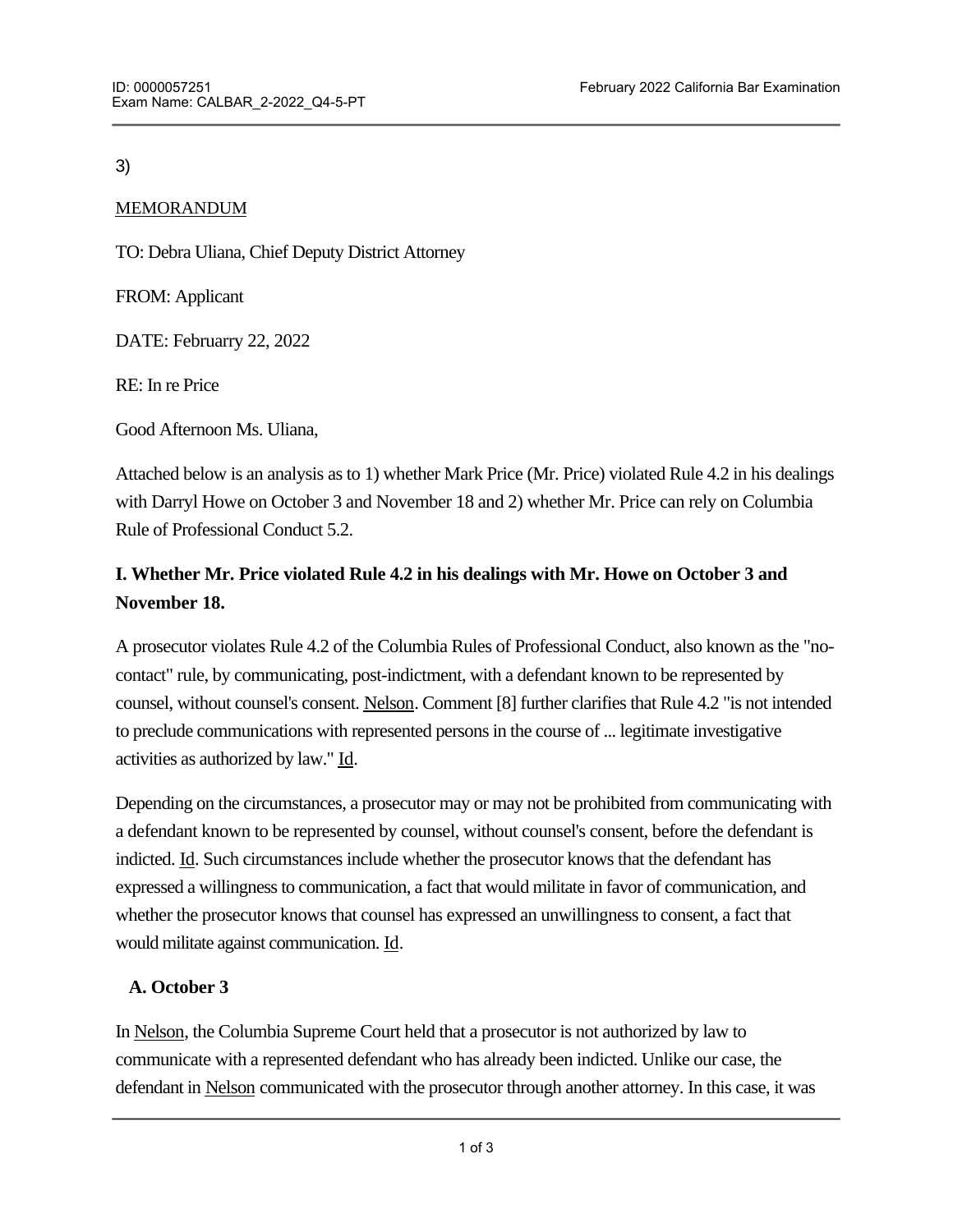the defendant, Mr. Howe, who reached out to Mill Brook Police Detective Donna Daichi to talk about the Wilson murder. This fact militates in favor of communication according to the rationale stated in Nelson. Since a prosecutor is authorized by law to listen to voluntary statements made by a defendant to law enforcement, and such voluntary statements militates in favor of communication, Mr. Price did not violate Rule 4.2 on October 3.

## **B. November 18**

On November 18, Mr. Price received a call from Mr. Howe. Although this fact militates in favor of communication, Mr. Price also advised Mr. Howe that his attorney, Deputy Public Defender Gardner, would not be happy to find out that Mr. Howe spoke with Mr. Price. Therefore, Mr. Price violated Rule 4.2 on November 18 since his statement militates against communication since it shows that Mr. Price knows of Ms. Gardner's unwillingness to consent to Mr. Howe speaking with him.

# **II. Whether Mr. Price can rely on Rule 5.2.**

A subordinate lawyer does not violate Rule 4.2 "if the lawyer acts in accordance with a supervisory lawyer's reasonable resolution of an arguable question of professional duty." See Rule 5.2. The comments further clarify that "When lawyers in a supervisor-subordinate relationship encounter a matter involving profession judgment as to the lawyer's responsibilities under these rules and the question can reasonably be answered only one way, the duty of both lawyers is clear and they are equally responsible for fulfilling it ... If the question reasonably can be answered more than one way, the supervisory lawyer may assume responsibility for determining which of the reasonable alternatives to select, and the subordinate may be guided accordingly ..."

Here, Mr. Price consulted with his supervisor Senior Deputy District Attorney, Laila Sayed, with respect to the admissibility of Howe's statements and was informed that the Rule 4.2 permits prosecutors to communicate with defendants known to be represented by counsel without counsel's consent, so long as they are conducting an investigation. However, as previously held in Nelson, prosecutors are not authorized by law to communicate with a represented defendant when the defendant has been indicted. In addition, the statements that Ms. Sayed made during her interview further bolster this argument as she explains, "dealing with a defendant who is known to be represented by counsel without counsel's consent is certainly a non-trivial question."

Since Mr. Price's question can reasonably be answered by only one way, the duty of both lawyers is clear and they are both equally liable.

## **III. Conclusion**